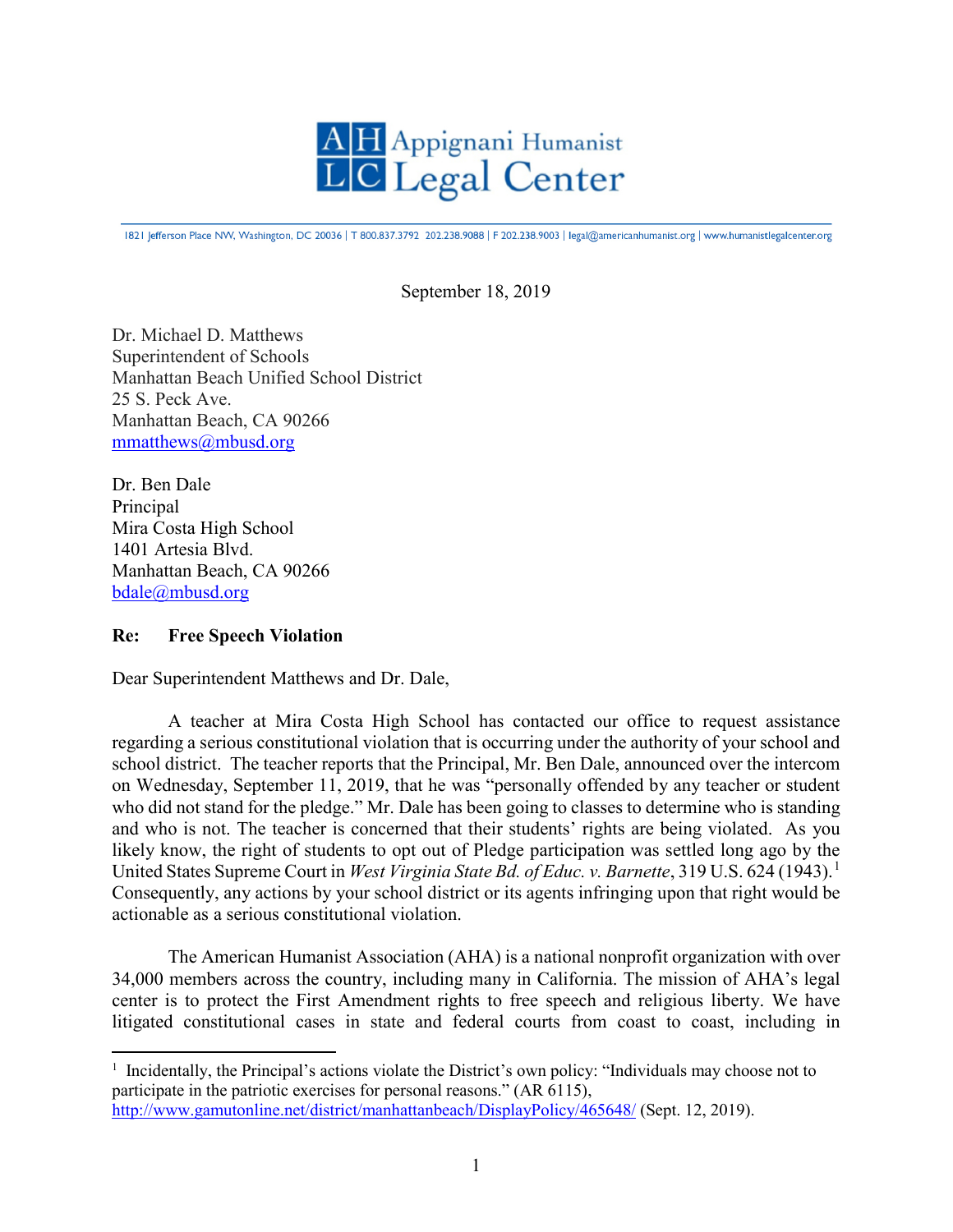California.<sup>[2](#page-1-0)</sup> We write to demand specific assurances that no student will be penalized, stigmatized, or otherwise singled-out in any fashion for choosing to exercise their First Amendment right to refuse to recite or stand for the Pledge of Allegiance.

"If there is any fixed star in our constitutional constellation, it is that no official, high or petty, can prescribe what shall be orthodox in politics, nationalism, religion, or other matters of opinion or force citizens to confess by word or act their faith therein." *West Virginia State Bd. of Ed. v. Barnette*, 319 U.S. 624, 642 (1943). In *Barnette*, the Supreme Court held that public school officials are forbidden under the First Amendment from compelling students to salute the flag or recite the Pledge. 319 U.S. at 642. The Court was aware that the school district might demand other "gestures of acceptance or respect: . . . a bowed or bared head, a bended knee," *id.* at 632, but reiterated that the government may not compel students to affirm their loyalty "by word or *act*." *Id*. at 642 (emphasis added).

Since *Barnette*, the Supreme Court has consistently "prohibit[ed] the government from telling people what they must say." *Rumsfeld v. Forum for Acad. & Institutional Rights, Inc.*, 547 U.S. 47, 61 (2006). *See Walker v. Tex. Div., Sons of Confederate Veterans, Inc.*, 135 S. Ct. 2239, 2252-53 (2015) ("[T]he First Amendment *stringently* limits a State's authority to compel a private party to express a view with which the private party disagrees."); *Hurley v. Irish-Am. Gay, Lesbian & Bisexual Grp. of Boston*, 515 U.S. 557, 573 (1995); *Wooley v. Maynard*, 430 U.S. 705, 714 (1977). For instance, in *Wooley*, the Court ruled that a "state measure which forces an individual, as part of his daily life—indeed constantly while his automobile is in public view—to be an instrument for fostering public adherence to an ideological point of view he finds unacceptable" violates the First Amendment. *Id.* at 715.

In accordance with *Barnette* and its progeny, the lower federal courts have consistently recognized the First Amendment right of students to remain silent and seated during the Pledge. That "students have a constitutional right to remain seated during the Pledge is well established." *Frazier v. Winn*, 535 F.3d 1279, 1282 (11th Cir. 2008) (per curiam), *cert. denied*, 558 U.S. 818 (2009) (finding that all public school students have the First Amendment right not to stand during the Pledge). *See also Newdow v. United States Cong*., 328 F.3d 466, 489 (9th Cir. 2002) (noting that schools may not "coerce impressionable young schoolchildren to recite [the Pledge], or even to stand mute while it is being recited by their classmates."); *Holloman ex rel. Holloman v. Harland*, 370 F.3d 1252, 1274, 1278-79 (11th Cir. 2004) (noting that the right to remain seated and silent during the Pledge is "clearly established"); *Walker-Serrano ex rel. Walker v. Leonard*, 325 F.3d 412, 417 (3d Cir. 2003) ("For over fifty years, the law has protected elementary students' rights to refrain from reciting the pledge of allegiance to our flag. Punishing a child for nondisruptively expressing her opposition to recitation of the pledge would seem to be as offensive to the First Amendment as requiring its oration.") (citation omitted); *Rabideau v. Beekmantown Cent. Sch. Dist*., 89 F. Supp. 2d 263, 267 (N.D.N.Y 2000) ("It is well established that a school may not require its students to stand for or recite the Pledge of Allegiance or punish any student for his/her failure to do so.") (citing *Barnette*, 319 U.S. 624; *Russo v. Cent. Sch. Dist. No. 1*, 469 F.2d 623 (2d Cir. 1972)); *c.f. Frudden v. Pilling*, 742 F.3d 1199, 1208 (9th Cir. 2014) (holding that forcing

<span id="page-1-0"></span> $\overline{a}$ <sup>2</sup> *See Am. Humanist Ass'n v. City of Lake Elsinore*, 2014 U.S. Dist. LEXIS 25180 (C.D. Cal. 2014).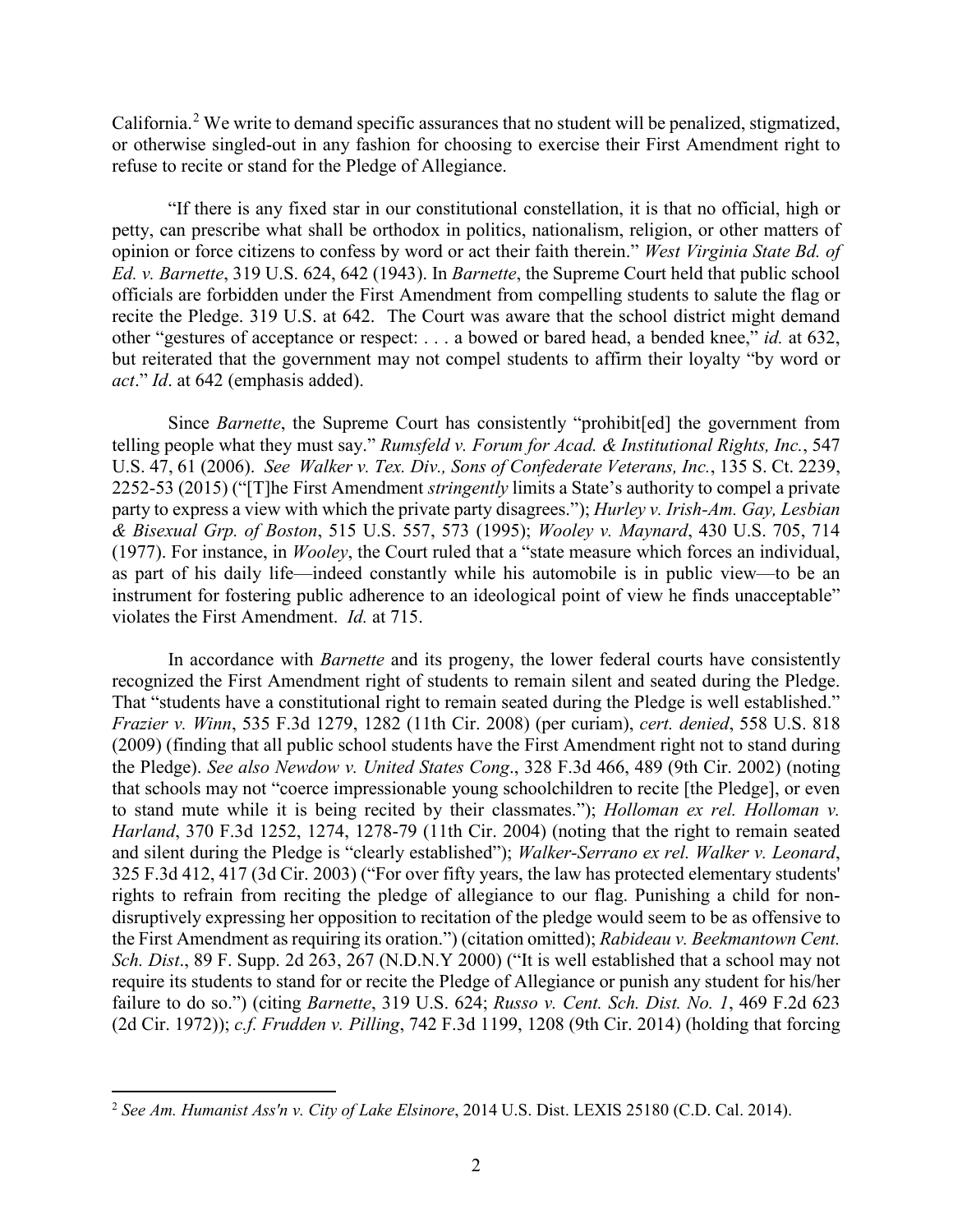students to wear a school motto, "Tomorrow's Leaders," on school uniforms was unconstitutional compelled speech).

Indeed, the federal appellate courts have been unanimous in concluding that public school officials are prohibited from compelling students to stand during the Pledge. *See, e.g*., *Newdow*, 328 F.3d at 489; *Frazier*, 535 F.3d at 1282; *Holloman*, 370 at 1274-79; *Circle Sch. v. Pappert*, 381 F.3d 172, 178 (3d Cir. 2004); *Walker*, 325 F.3d at 417; *Lipp v. Morris*, 579 F.2d 834, 836 (3d Cir. 1978) (ruling that a state statute requiring students to stand during the Pledge was an unconstitutional compulsion of expression); *Goetz v. Ansell*, 477 F.2d 636, 637-38 (2d Cir. 1973) (holding that a student has the right to remain quietly seated during the Pledge and cannot be compelled to leave the room if he chooses not to stand); *Banks v. Bd. of Public Instruction*, 314 F. Supp. 285, 294-96 (S.D. Fla. 1970), *aff'd*, 450 F.2d 1103 (5th Cir. 1971) (concluding that a rule requiring students to stand during the Pledge was unconstitutional).

Federal district courts and state courts have also consistently ruled that students have a constitutional right to remain silent and seated during the Pledge. *See Rabideau*, 89 F. Supp. 2d at 267; *Frain v. Baron*, 307 F. Supp. 27, 33-34 (E.D.N.Y. 1969) (enjoining school from "excluding [students] from their classrooms during the Pledge of Allegiance, or from treating any student who refuses for reasons of conscience to participate in the Pledge in any different way from those who participate."); *State v. Lundquist*, 262 Md. 534, 554-55 (Md. 1971) (state statute requiring teachers and students to salute the flag during the Pledge violated the First Amendment freedom of speech clause). *Cf. Sheldon v. Fannin*, 221 F. Supp. 766, 768 (D. Ariz. 1963) (enjoining elementary school from suspending Jehovah's Witness students solely because they silently refused to stand for the national anthem).

Importantly, not only do students have the right to silently sit during the Pledge, but they also have a right to outwardly *protest* the Pledge exercise. *See Holloman*, 370 F.3d at 1273-74 (raising fist during Pledge was protected speech even if fellow classmates found it objectionable and distracting). In *Tinker v. Des Moines Indep. Cmty. Sch. Dist*., one of the seminal cases on free speech in school, the Supreme Court famously declared: "It can hardly be argued that either students or teachers shed their constitutional rights to freedom of speech or expression at the schoolhouse gate. This has been the unmistakable holding of this Court for almost 50 years." 393 U.S. 503, 506-07 (1969) (citing *Barnette*, among other cases). In *Banks Bd. of Public Instruction*, the court applied *Tinker* to the act of refusing to stand for the Pledge and held: "The conduct of Andrew Banks in refusing to stand during the pledge ceremony constituted an expression of his religious beliefs and political opinions … He was exercising a right 'akin to pure speech.'" 314 F. Supp 285, 295 (S.D. Fla. 1970) *aff'd*, 450 F.2d 1103 (5th Cir. 1971). Referring to *Banks*, the Eleventh Circuit observed in *Holloman* that "its ruling was not based on Banks's First Amendment right to remain silent, *but his First Amendment right to affirmatively express himself*." 370 F.3d at 1273-74 (emphasis added).

Students at Manhattan Beach Unified School District schools do not deserve to be mistreated merely because they choose to exercise their constitutional rights. Based on the above, we demand the following written assurances: (1) That all students and teachers in your school district be advised that students may stay seated for any Pledge exercise at the school; (2) That teachers and administrators be instructed that under no circumstances should they attempt to